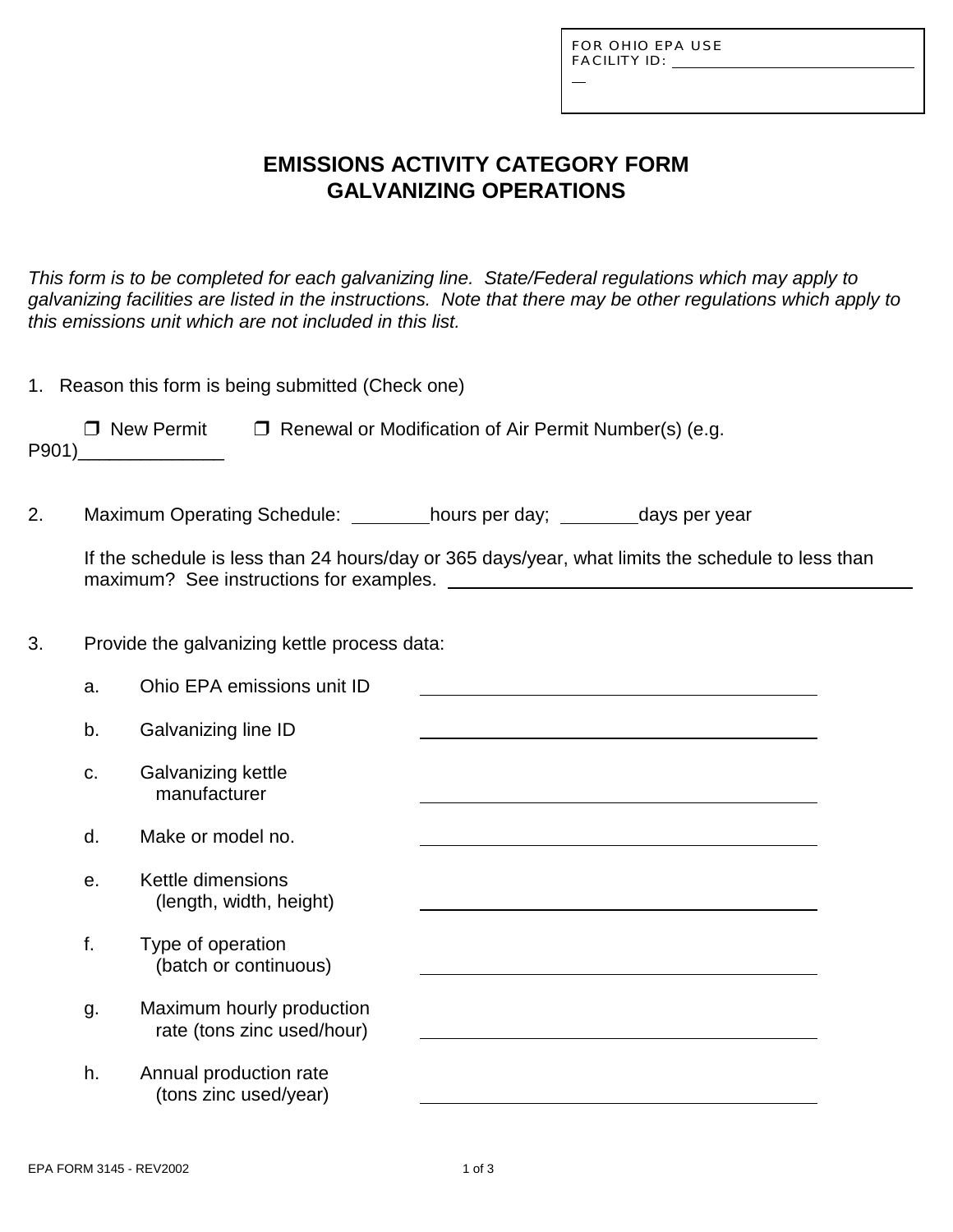| ı.             | List articles galvanized:                                                                       |  |
|----------------|-------------------------------------------------------------------------------------------------|--|
|                |                                                                                                 |  |
|                |                                                                                                 |  |
|                |                                                                                                 |  |
| J.             | Type of flux cover (if any):                                                                    |  |
|                | Type of preflux material (if any):                                                              |  |
| k.             | Is fluxing done wet at the top<br>of the zinc kettle or dry in a<br>separate tank? (wet or dry) |  |
| I.             | Type of pickling acid used                                                                      |  |
| m.             | Is dusting performed after<br>galvanizing? (yes or no)                                          |  |
| n.             | Type of dusting agent used<br>(if any)                                                          |  |
| O <sub>1</sub> | Is headroom required over<br>the kettle? (yes or no)                                            |  |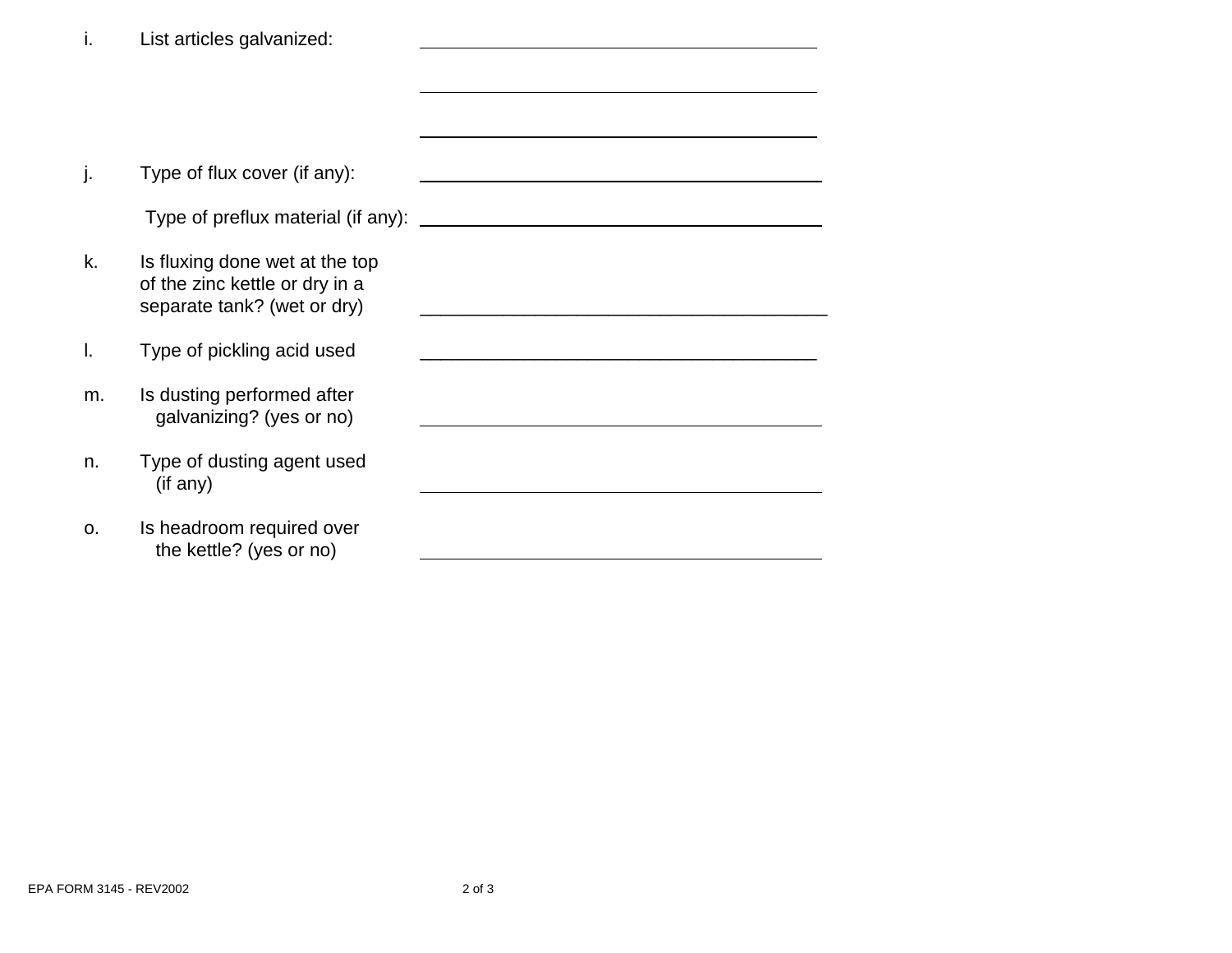4. Provide the control methods to be used for fugitive dust emissions from galvanizing operations:

| Operation             | <b>Capture Method</b> | Capture<br>Efficiency | <b>Control Method</b> | Control<br>Efficiency |
|-----------------------|-----------------------|-----------------------|-----------------------|-----------------------|
| Galvanizing<br>kettle |                       |                       |                       |                       |
| Dusting               |                       |                       |                       |                       |
| Other:                |                       |                       |                       |                       |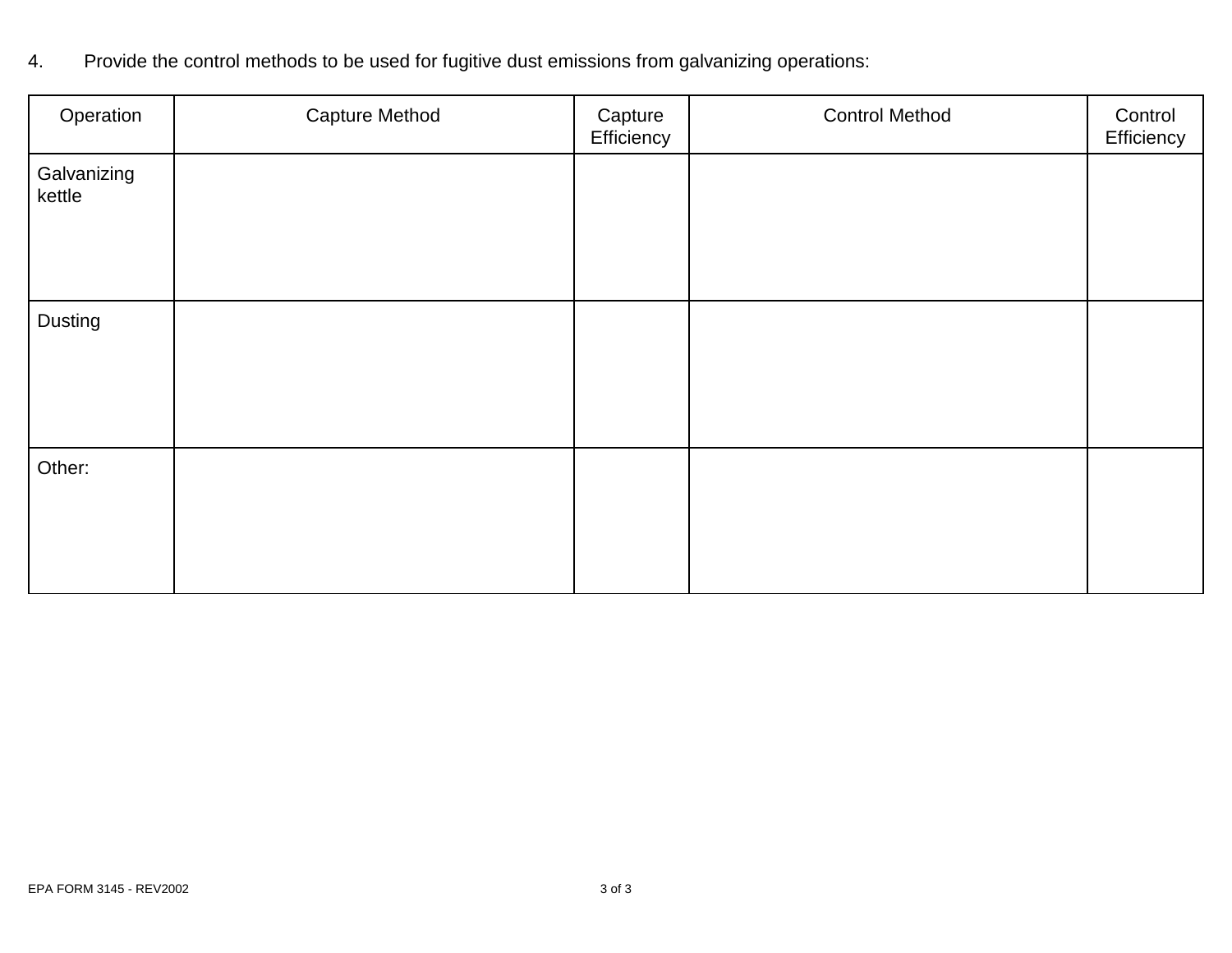# **INSTRUCTIONS FOR COMPLETION OF THE EMISSIONS ACTIVITY CATEGORY FORM FOR GALVANIZING OPERATIONS**

### **GENERAL INSTRUCTIONS:**

Provide complete responses to all applicable questions. If an item does not apply to the emissions unit, write in "Not Applicable" or "NA." If the answer is not known, write in "Not Known" or "NK." If you need assistance in understanding a question after reading the instructions below, contact your Ohio EPA District Office or Local Air Agency for assistance. Submittal of an incomplete application will delay application review and processing. In addition, the application may be returned as incomplete if all applicable questions are not answered appropriately.

#### **APPLICABLE REGULATIONS:**

*The following State and Federal Regulations may be applicable to galvanizing facilities. Note that there may be other regulations which apply to this emissions unit which are not included in this list.*

| State: Ohio Administrative Code (OAC) 3745-31-02 (Permit to Install) |                                                                               |
|----------------------------------------------------------------------|-------------------------------------------------------------------------------|
|                                                                      | 3745-35-02 (Permit to Operate)                                                |
|                                                                      | 3745-17-07 (Control of visible particulate emissions                          |
|                                                                      | from stationary sources)                                                      |
|                                                                      | 3745-17-08 (Restrictions of emissions of fugitive dust)                       |
|                                                                      | 3745-17-11 (Restrictions on particulate emissions from<br>industrial sources) |

If you would like a copy of these regulations, contact your Ohio EPA District Office or Local Air Agency. State regulations may also be viewed and downloaded from the Ohio EPA website at http://www.epa.state.oh.us/dapc/regs/regs.html. Federal regulations may be viewed and downloaded at http://www.epa.gov/docs/epacfr40/chapt-I.info/subch-C.htm.

### **SPECIFIC INSTRUCTIONS:**

This emissions activity category form is to be used for galvanizing emissions units at galvanizing facilities. Other emissions activity category forms may also need to be completed for certain fugitive dust emissions units, such as roadways and parking areas, at galvanizing facilities.

Paragraph (B)(6) of OAC rule 3745-17-01 defines "fugitive dust" as " fugitive dust means particulate matter which is emitted from any source by means other than a stack." Paragraph (B)(7) of OAC rule 3745-17-01 defines "fugitive dust source" as "Fugitive dust source means any source which emits fugitive dust or which emitted fugitive dust prior to the installation of any control equipment that was installed on or after February 15, 1972". Thus, several types of sources at galvanizing facilities emit particulate matter in such fashion, and the requirements of OAC rules 3745-17-07(B) (Control of visible particulate emissions from stationary sources) and 3745-17-08 (Restrictions on particulate emissions from industrial sources) may be applicable.

1. Indicate whether this is an application for a new permit or an application for permit renewal. If applying for a permit renewal, provide the 4-character OEPA emissions unit identification number.